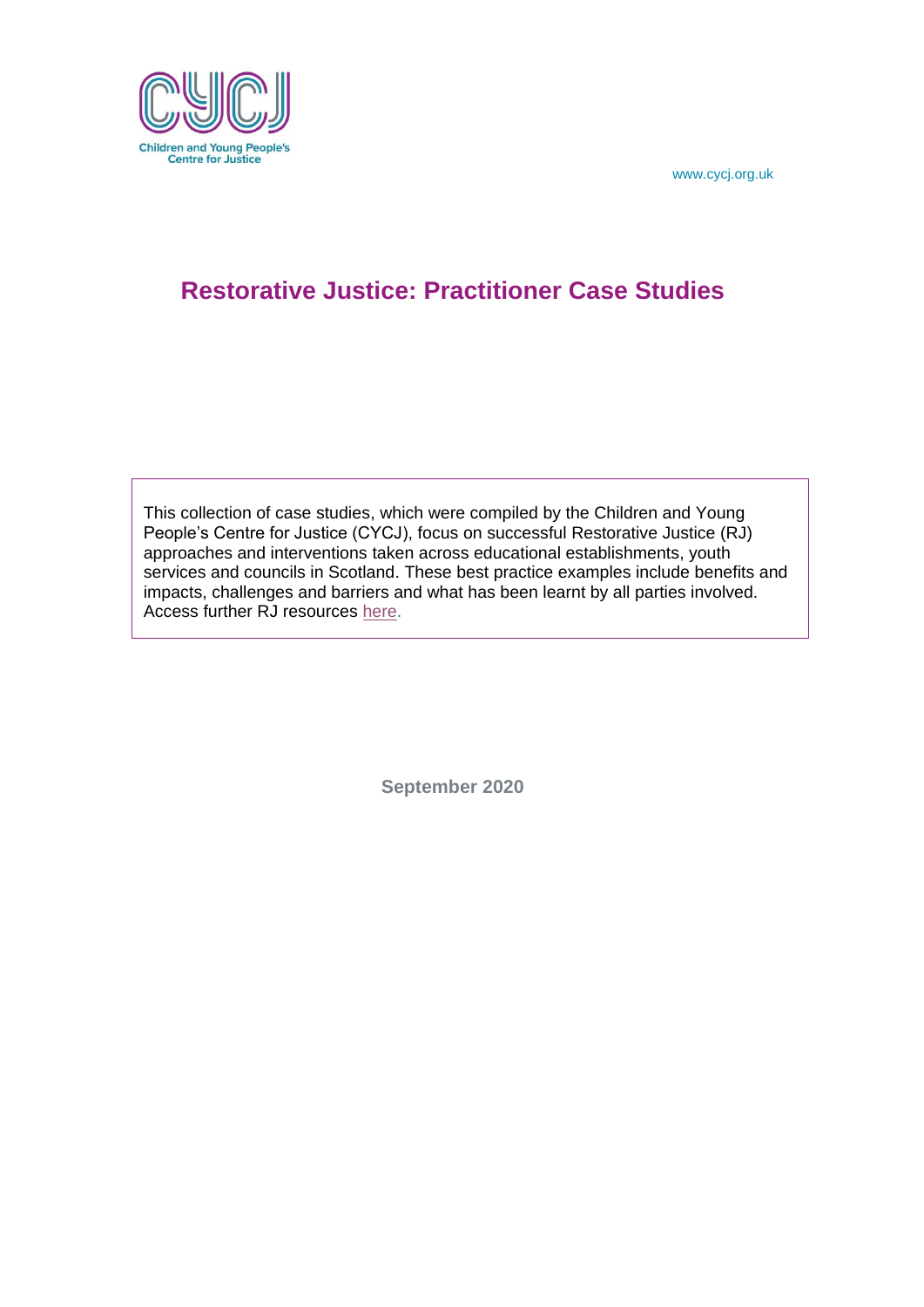

# **Contents**

| 4. Restorative Intervention Programme, St Paul's High School, Glasgow City Council.9 |  |
|--------------------------------------------------------------------------------------|--|
|                                                                                      |  |
|                                                                                      |  |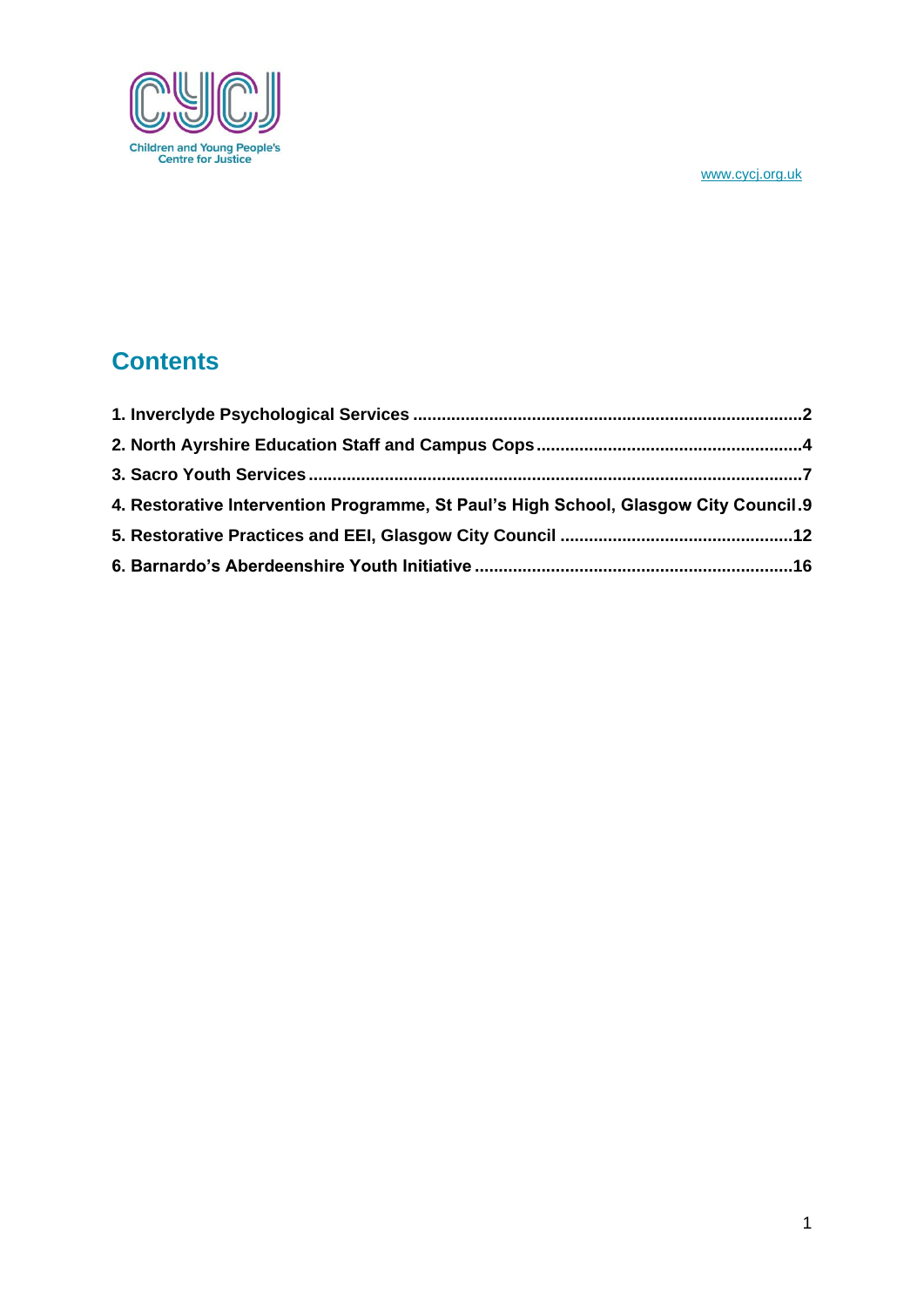

# <span id="page-2-0"></span>**1. Inverclyde Psychological Services**

## **October 2019**

In line with national policy (better relationships, better learning, better behaviour) and local policy (positive behaviour, positive relationships), a three year plan was put in place to deliver training in restorative approaches to educational establishments across Inverclyde Council.

The model for delivery has changed over the three years, based on ongoing evaluations and individual needs. The models for delivery have included:

- 1. Training a whole school staff, including support staff
- 2. Providing a whole school overview followed by twilight training sessions for key staff

## **Example of Good Practice**

The model involved delivering training on a cluster basis over a number of twilight sessions. At the end of these sessions, schools are asked to prepare an action plan to ensure implementation and sustainability in their school. Using the information gathered from the readiness questionnaires, along with discussions with school senior management teams, the team have adapted and responded according to individual school and cluster need. To aid in this, a differential model of implementation has been adopted.

### **Benefits and Impact**

In order to review the impact of the model of delivery, evaluation was drawn from a number of resources including:

- School action plans/improvement plans
- Training evaluations
- Audit of primary and secondary establishments about the use of restorative approaches
- Attitudes questionnaire

This stated that:

- The quality of the training received by staff was rated as high
- Schools were asked to reflect on their readiness through a questionnaire. As the training progressed, the team changed this and adopted a planning dialogue with individual schools about expectations for forming a working group, with responsibility for implementing the approach in their school. School psychologists support these groups.
- Schools were asked to ensure the implementation of the training was on their school improvement plan, ensuring that the initiative was regarded as a priority.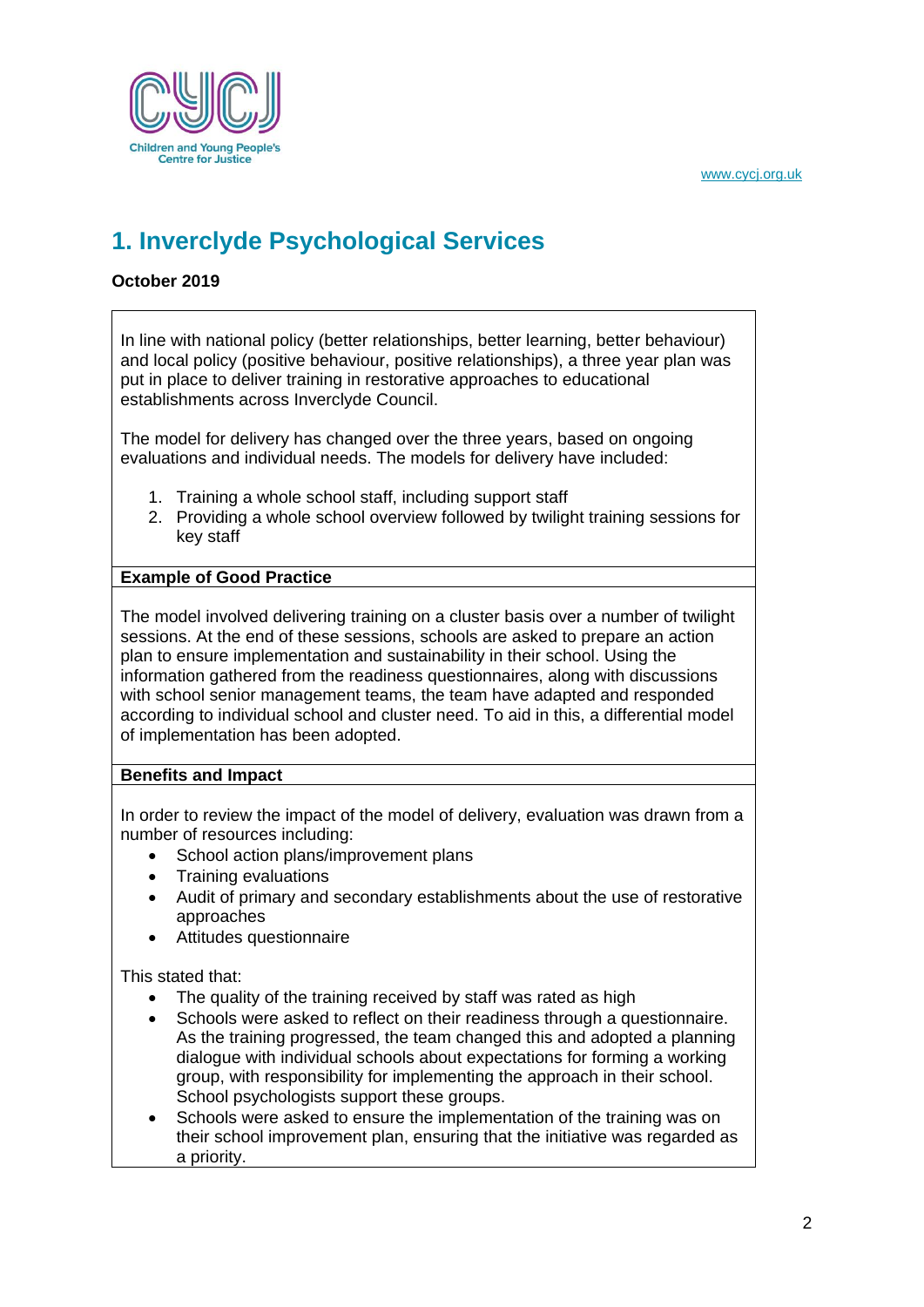

- Establishments have asked for training on a cluster basis for support staff showing a readiness for a deeper understanding
- There can be a sense of calmness and mutual respect by all schools.

## **What makes this work?**

To support the success of restorative approaches the development was prioritised by the local authority and rolled out to everyone so that the language was common to all. This ensured a level of consistency throughout as well as a clear baseline for staff to work from. It also allowed for clear expectations to be set within the authority by senior management.

### **Challenges and Barriers**

Despite clear successes throughout the development there was a number of challenges which are highlighted:

- Through ongoing discussion and planning with their school psychologists and through the recall days, it became apparent that some schools were struggling with ongoing implementation and sustainability of the approach. The training materials were therefore modified, ensuring that the entire last session was on action planning and identifying areas for support.
- The model was rolled out throughout the authority rather than asking people to buy in. This did not ensure that all were ready to become restorative schools, which could have minimized overall impact.
- While much of the restorative approaches are embedded, due to staff turnovers there is great variation in the quality of restorative experience and in some cases it could be argued that it is not restorative. Schools can often have traditional "zero tolerance" charts with a restorative conversation as part of the process, and demerits and exclusions continue to occur.
- Because so much restorative work took place there can be a sense of having "done" restorative. This highlights the need to keep this on the agenda and ensure ongoing training/ development. In addition some staff members also believe that they are being very restorative, whereas practice varies.

#### **How could this be improved further?**

- The impact of the training and follow up with children, young people, parents and staff was collated and analysed. Following this there was a redesign of the training with the structure and purpose of the recall days being changed to meet identified needs.
- Early years and additional support need provision were not included in the initial three year plan and this needs to be considered
- Ensuring that it is not regarded as training to be done but a priority which is revisited and fully embedded to ensure that all staff have a consistent and deep understanding of restorative approaches. Involving parents and children to a greater extent to ensure a more consistent approach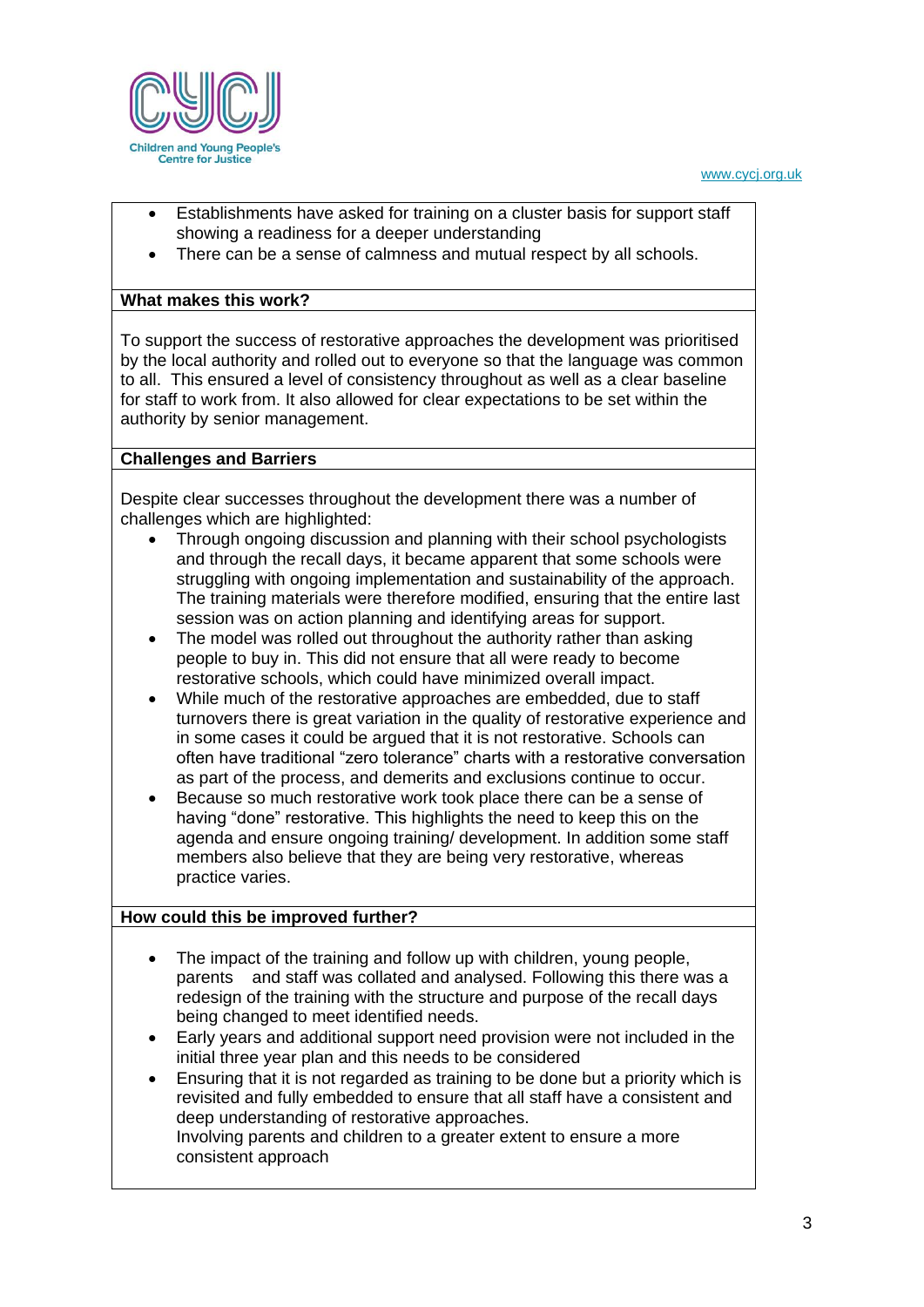

## **Further information**

Follow @Inverclyde\_EPS on Twitter.

# <span id="page-4-0"></span>**2. North Ayrshire Education Staff and Campus Cops**

### **Sue Macleod (2019)**

#### **Background**

North Ayrshire psychological service has been involved in the roll out of Restorative Approaches (RA) across the authority for the past four years which was initially supported by Education Scotland. All establishments within the local authority (50 primary schools, nine secondary school and early years settings) have now had senior leaders involved in professional development and wider staff groups have participated in coaching and professional learning.

In addition to senior leader development, two members of the psychological service team participated in further comprehensive five-day professional development with Tim Chapman which informed and helped adapt the restorative approach and messages given to establishment staff.

The roll out continues for new staff on an ongoing basis and forms part of the authority's Promoting Positive Relationships policy which all staff should adhere to.

RA also helps to inform the Authority's Anti-Bullying policy and the Scottish Government's Included Involved and Engaged Part 2 document setting out responses to exclusion.

#### **Example of Good Practice**

Due to the roll out of RA across the authority, all staff have an awareness of using this approach to support children and young people in their care. As a result, informal RA conversations take place regularly in a number of establishments as part of the school day meaning that situations are de-escalated quickly with no requirement for formal proceedings.

In addition, if formal meetings are required there is a mechanism for these to take place within the school by practitioners who have completed the comprehensive training.

Furthermore, the approaches have been used to support conflict between staff members.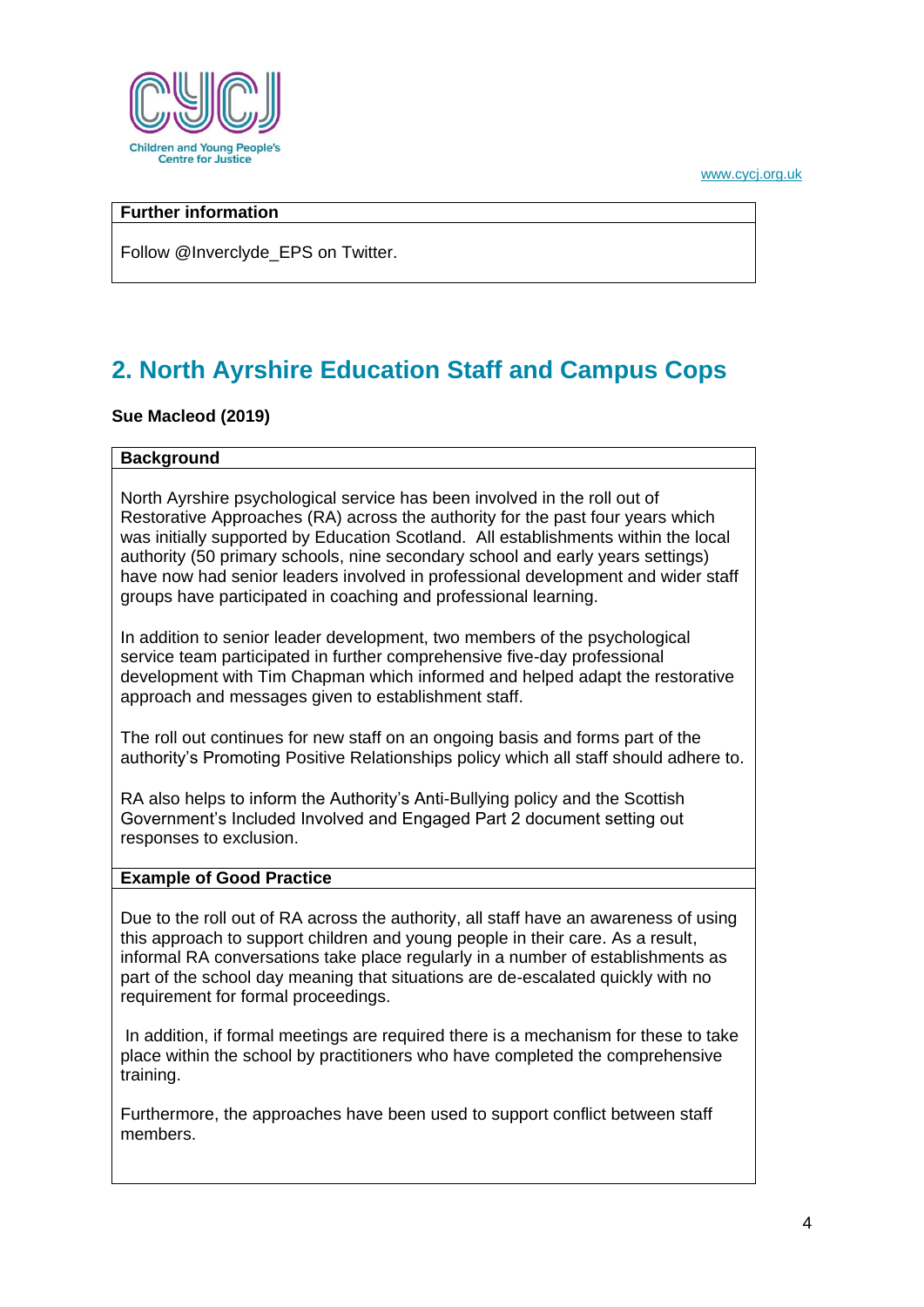

#### **Benefits and Impact**

In order to assess the impact of the approach feedback was gathered from staff working across the local authority:

"Very useful in resolving conflict among pupils… shown to have a positive impact on relationships and has been used between staff members. Support staff find it useful in the playground"

"Very useful in resolving class conflict in the school environment. Conflicts have been resolved more effectively and minor incidents are less frequent"

"The approach has had a positive impact on the relationships between pupils/staff and has been used between staff members successfully"

"I feel they (restorative approaches) are an excellent way of dealing with conflict in the school, giving all parties a voice and allowing a resolution without children being charged" (Campus Cop)

"I believe restorative approaches are having a positive impact on relationships" (Campus Cop)

"The approaches are having a positive effect on relationships as they allow all involved to assess and process their own behaviours and then discuss them in a positive manner with all involved. It allows the young people concerned to have active involvement in assessing the situation, their own actions and the final outcome"

## **What makes this work?**

There are a number of factors that support the success of this approach across the local authority. Staff commitment has been key to this as well as the buy-in from senior management. Without the staff belief and understanding of how this works in practice it would be difficult for this to be a success. RA fits in well with both Nurturing North Ayrshire ethos as well as the Authority directives.

#### **Challenges and Barriers**

One of the main challenges for the approach in North Ayrshire is time. In order to fully support the individuals involved to take part, substantial supportive ground work is required. This can result in individuals not feeling comfortable in taking part and therefore opting out of the approach.

## **How could this be improved further?**

Further coaching and continued training is required to support new staff and ensure the understanding and expertise of current staff is maintained. Furthermore, at this time staff are trained within secondary and primary education establishments but not with a particular focus on the early years. Additional roll out of the approach within early years could have additional benefits to more children.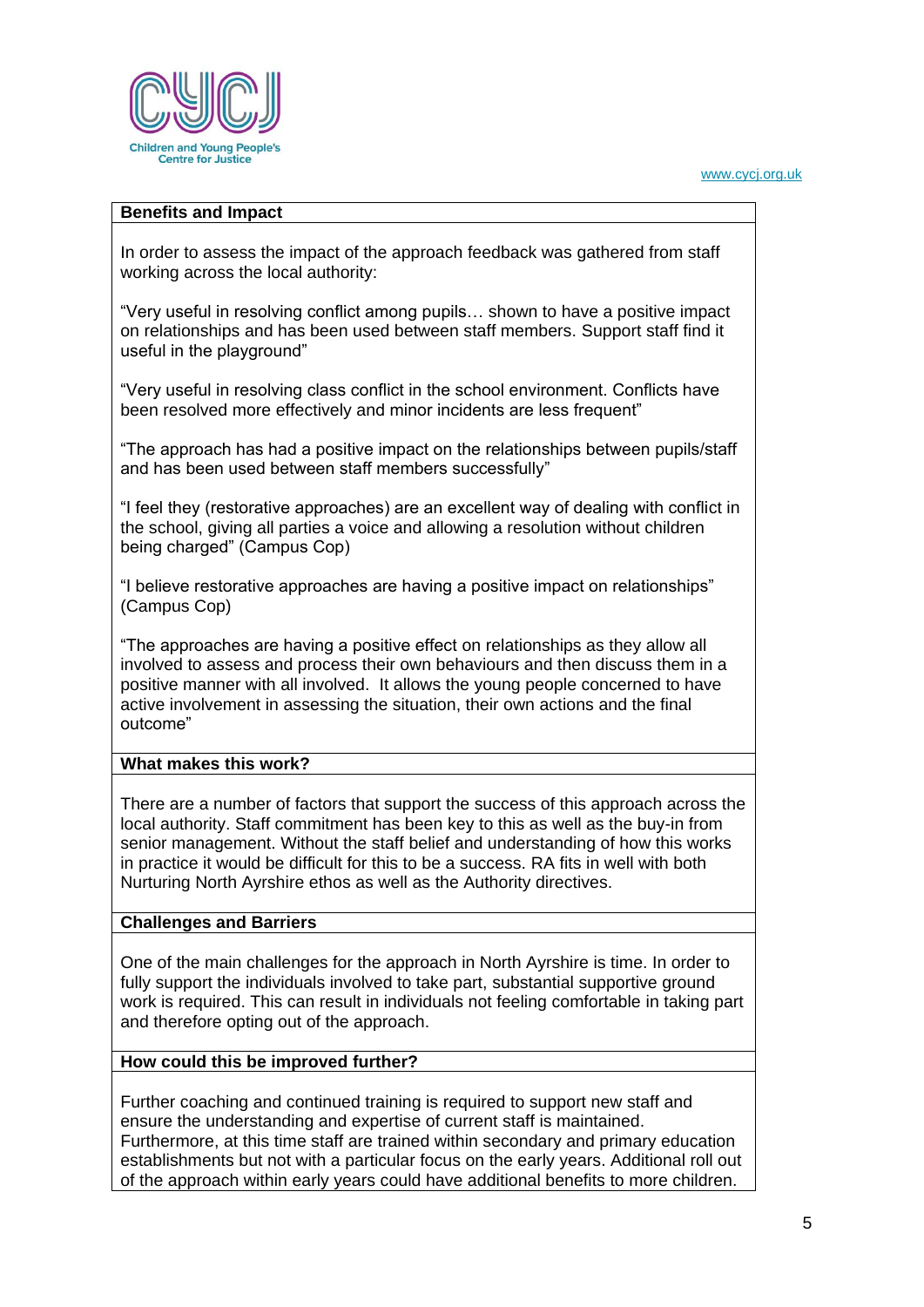

## **What has been learnt?**

Through training and coaching, staff are changing their language about children's behaviour and are seeing challenging behavior as distress, resulting in them being more likely to respond restoratively. Children's behaviour is often rooted in trauma and can present as lack of self-regulation and distress. RA supports a nurturing approach which is evidence-based.

### **Further information**

Contact [smacleod@north-ayrshire.gov.uk.](mailto:smacleod@north-ayrshire.gov.uk) Follow @nac\_eps on Twitter.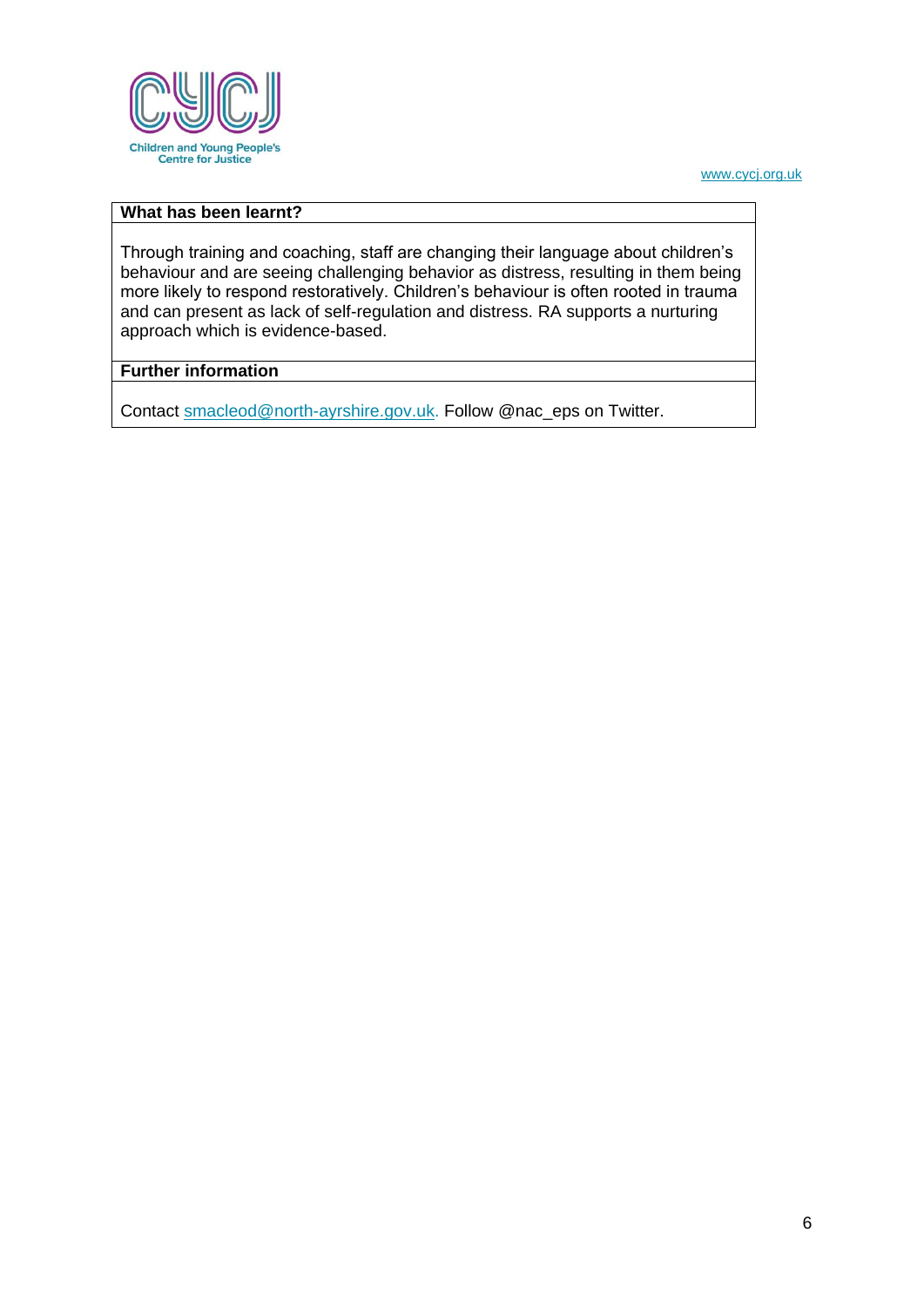

## <span id="page-7-0"></span>**3. Sacro Youth Services**

**Geoff Reid (Sacro) October 2019**

### **Background**

Sacro's Youth Services provides a range of interventions to young people between 8-18 years of age. The service offers supports to these young people with the aim of effectively addressing risk-taking and problematic behaviours. It seeks to challenge and change attitudes which may be contributing to offending behaviour.

Sacro's Youth Services operates Restorative Justice (RJ) and Restorative Practices (RP) as part of the work undertaken. RJ allows open dialogue between the person responsible (PR) for an incident and the person harmed (PH). This allows the PR to explain their behaviour and to hear how the PH has been affected. The process allows the PR to apologise for their behaviour and for both parties (and support people) to create an action plan for the future. This process seeks to empower and value the PH. There are a range of ways this can be administered including Restorative Conferences, Shuttle Dialogue, Face-to-Face meetings and Victim Awareness. In rare cases, the PH often requires support for various reasons and the service can offer this as well.

Sacro's Youth Service is a national service, and as such, has a range of offices throughout Scotland including Falkirk, Kirkcaldy and Dundee, some of which also offer restorative justice intervention.

### **Example of Good Practice**

Sacro has a range of policies and procedures which underpin their work. Staff must be non-judgmental towards all parties they come into contact with, from professionals to service users. Staff must also be non-discriminatory at all times as the positive reputation of the organisation must be upheld.

Sacro is a unique organisation in that it has an objective to operate from a victim's perspective and thus is not punitive. Youth Services empower the PH and support them to explore their thoughts and feelings around what has happened to them.

With regard to PRs, good practice is to seek to understand the causes of their actions and to encourage them, as proportionately as possible, to explore the consequences of their behaviour if it continues. The worker must also be respectful towards the PR and support them as much as possible.

Sacro's policy is to be flexible in delivering the relevant service and to be available to parties where possible. This can include home visits or the worker can make appointments to meet in schools.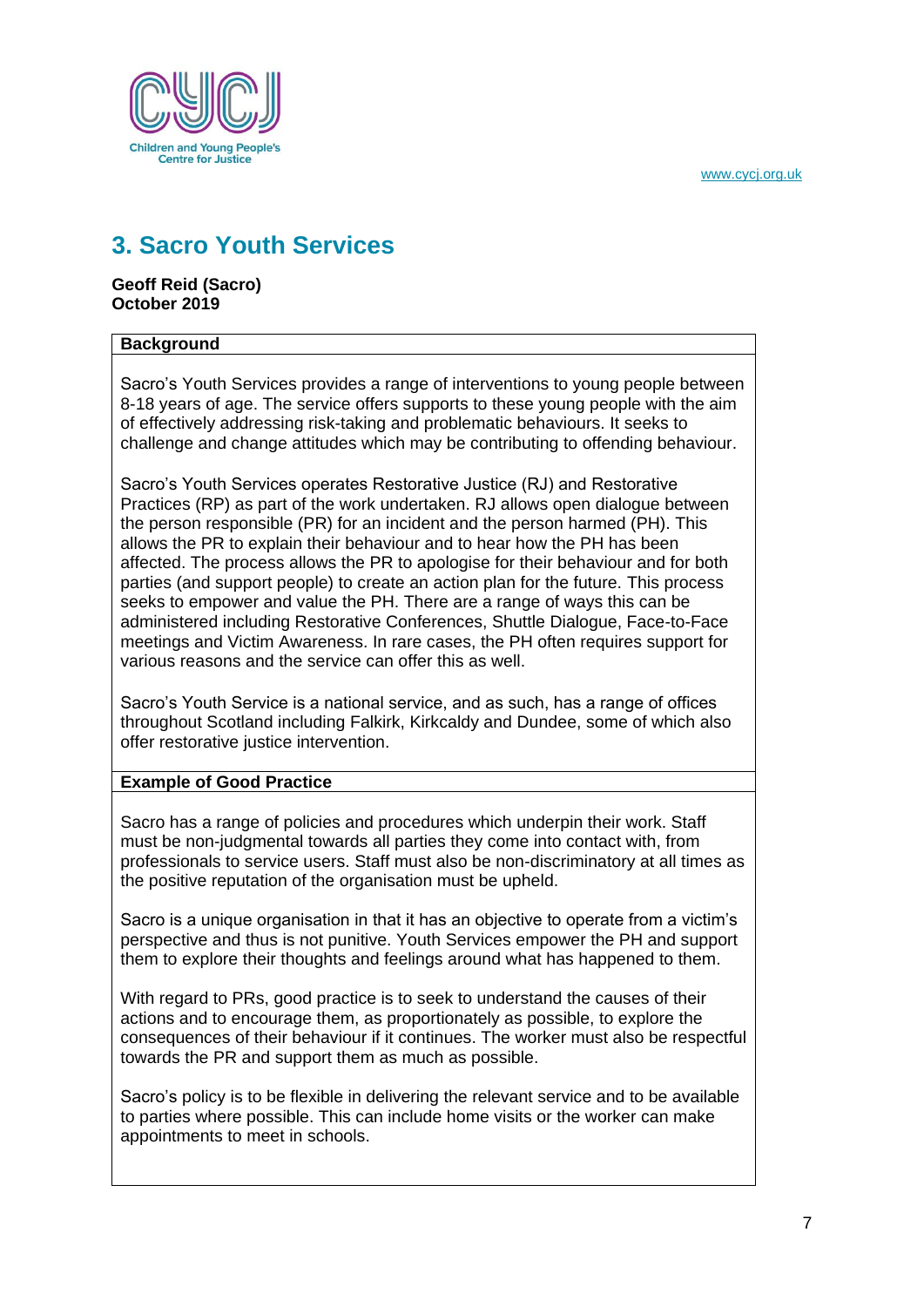

#### **Benefits and Impact**

Sacro's Youth Service actively operates an inclusive and highly regarded service in the local area. Many partners and stakeholders are aware of the high quality of the service. In some cases, agencies contact us for advice and information rather than to make an official referral. This demonstrates the positive relationship Sacro has among other services.

#### **What makes this work?**

Engagement with Youth Services is wholly voluntary and the flexible and dynamic approach from Sacro staff helps to engage young people. The team is motivated to facilitate change and the service has a positive reputation from partners and stakeholders in the area and is held in high regard. As a result, referrals are regular. In addition, the Falkirk team is trained in a variety of areas which allows them to be indispensable in delivering programmes to young people with a focus on reducing (re)offending.

#### **Challenges and Barriers**

Recently, the Falkirk team faced a significant barrier with the introduction of GDPR. This meant that information sharing needed to be tightened up and as such, no EEI meetings took place for a period of time. This caused a notable drop in referrals until protocols were reviewed in line with the change in the law. This has also caused considerable reductions in PH details as we cannot now contact them unless they have consented for their details to be passed on (unless the PH is a corporate body). Since the team operates an RJ process, not accessing PH details can create significant concerns regarding the statistics of the number of PHs who can be involved.

### **How could this be improved further?**

Improvements have been made and the EEI meetings are back up and running; however, if consent is not given, the service cannot operate an active RJ meeting between PR and PH.

#### **What has been learnt?**

The information sharing process is ongoing. The agencies who refer to Sacro are aware of Sacro's operation and actively encourage engagement, and this is all we ask.

#### **Further information**

[Click here](http://www.sacro.org.uk/services/youth-justice/youth-restorative-justice-services) to visit the relevant website. Follow @sacro\_national and @sacroFV on Twitter.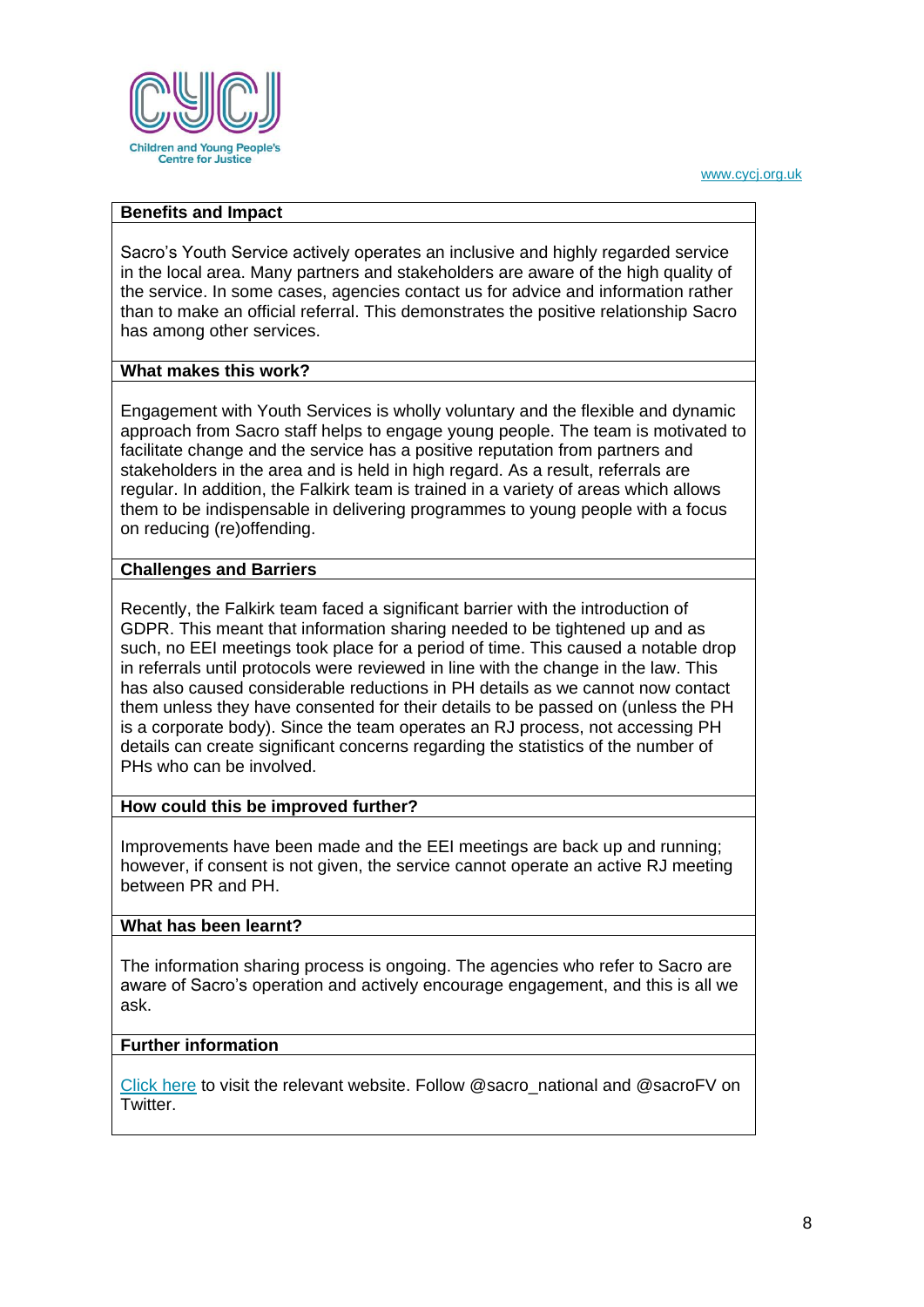

## <span id="page-9-0"></span>**4. Restorative Intervention Programme, St Paul's High School, Glasgow City Council**

**Pauline Donovan (St Paul's High School, Glasgow City Council) January 2020**

#### **Background**

A trained restorative justice practitioner was recruited to be based within St Paul's High School in Glasgow. This was following the presence of restorative interventions across various schools in the area since 2004.

The Head Teacher from St Paul's recognised the impact of the work being carried out and used public equity fund money (money provided by the Scottish Government to close the poverty related attainment gap to be spent at the discretion of teachers and school leaders) to secure an intervention worker for two days per week. The role was focused on embedding restorative practices within the school, addressing conflict, avoiding exclusion and providing tailored support to children experiencing difficulties and the wider school community.

## **Example of Good Practice (Case Study)**

Two first year boys, Aidan and Josh, who had known each other for several years, were referred to the school's restorative intervention programme following an altercation within the school.

Prior to the incident there were ongoing issues, including name calling between the boys. The situation had escalated into an argument about playing an online computer game, resulting in Aidan losing his temper and assaulting Josh. This was witnessed by a staff member who promptly intervened.

Despite the school policy being to exclude for pupils for fighting, the Head Teacher made the decision to instead refer the children to the restorative intervention programme which both boys agreed to participate in.

The facilitator met with both boys individually and allowed them space to talk about what had happened, how it made them feel, and how they were feeling now.

She explained what a Restorative Intervention was about and the options that were open to them.

Initially both boys agreed to take part in Shuttle Mediation as they didn't want to be in the same room. This was initiated but as the process developed both boys discovered that they were looking for the same thing - to stop fighting and arguing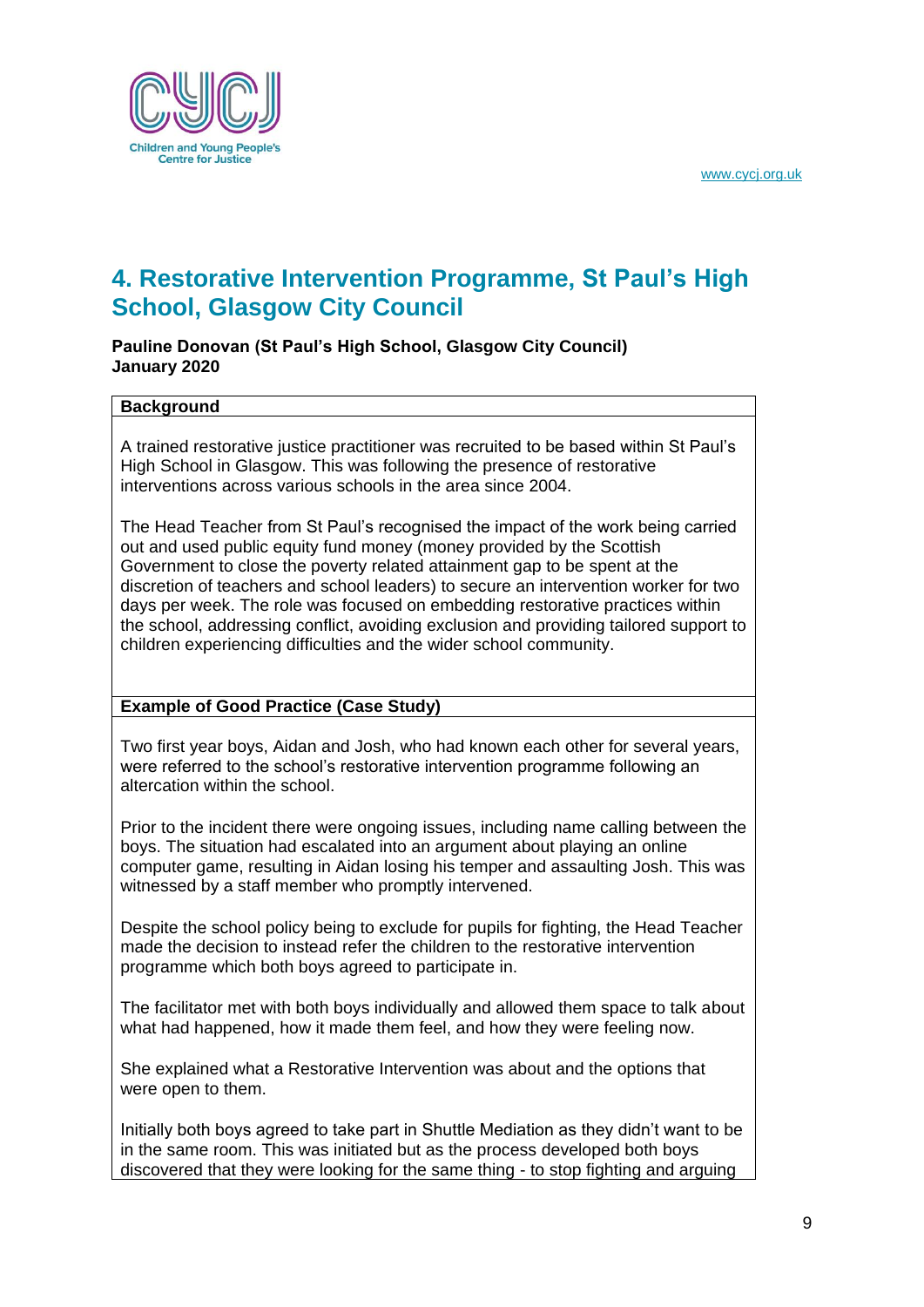

and be able to move forward. Both boys then decided to come to together for a meeting and an agreement was made.

They agreed:

- Not to fight, argue or name call
- To put the incident behind them
- For Aidan to apologise to Josh.

#### **Benefits and Impact**

The benefit of the restorative intervention programme is that it allows all parties the opportunity to say how they feel. Often children state that they feel nobody listens to them so it allows for this to be achieved very early on in the process.

Pastoral care staff at St Paul's High School report that they are not afforded the time and often do not have the relevant training to carry out restorative interventions. They are therefore greatly appreciative of the service and report several positive outcomes, including:

- Less exclusions
- Parental appreciation for the time taken with their child
- Young people feeling empowered at taking ownership of their issues
- Young people coming to an agreement that suits them and is achievable

#### **What makes this work?**

It is vital that children are properly prepared to take part in a restorative intervention and this is undoubtedly the key to this programme's success. In the above case study both boys met with the intervention worker several times, allowing them space to "tell their story" in a safe environment and allowing the intervention worker time to fully explain the process and possible outcomes.

The restorative intervention works because it is a very fair process. There is no hierarchal judgement and children are empowered to take ownership of their thoughts and actions. Children appreciate the opportunity to be heard, and to listen.

Remarkably children who have gone through the process have reported that they are able to use the technique in conflicts with peers and family members.

#### **Challenges and Barriers**

Undoubtedly the process can be challenging for children, in particular listening to someone who has been affected by their actions/words.

In the above case study Josh had initially stated that he felt resentful because he did not get a chance to retaliate before the staff member intervened. However, as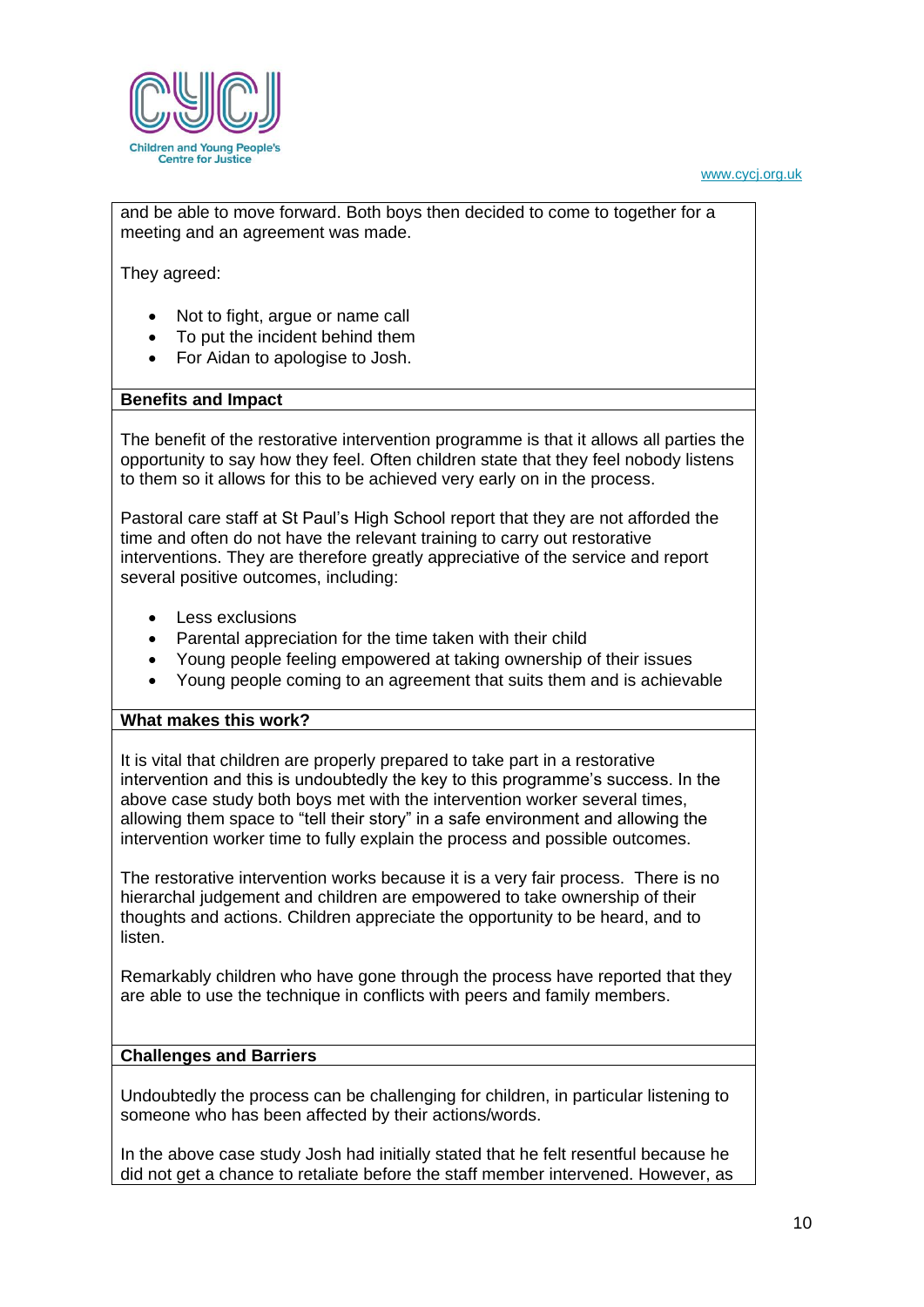

they proceeded through the restorative process he realised that retaliation would not have helped and was grateful for the staff member being there.

### **How could this be improved further?**

The restorative process in St Paul's High School could be improved by training the wider staff team to adopt the restorative ethos in day-to-day dealings with children. This could range from initiating restorative conversations, to being trained and given the time and space to facilitate a restorative conference.

#### **What has been learnt?**

In the above case study Josh and Aidan were guided through a process that taught them to listen, show empathy and make amends.

Both boys reported that they were very glad of the experience and noted that if they had been excluded, they would still feel the same when they came back. Having taken part in the restorative intervention they now feel they have closure on the matter and no further incidents have taken place.

### **Further information**

Contact [Pauline.Donovan@glasgow.gov.uk.](mailto:Pauline.Donovan@glasgow.gov.uk)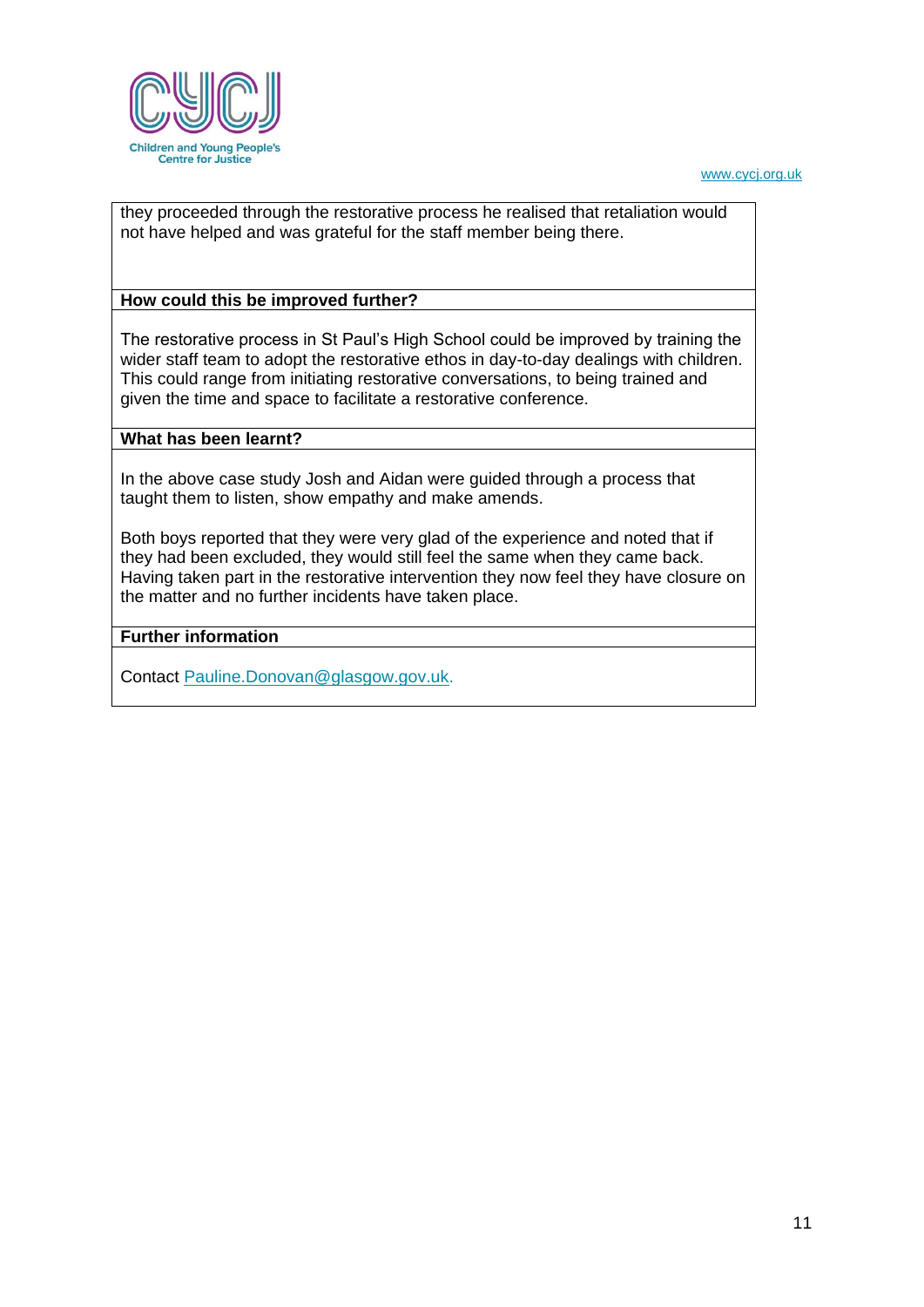

## <span id="page-12-0"></span>**5. Restorative Practices and EEI, Glasgow City Council**

## **Lorraine Gardiner (Glasgow City Council) February 2020**

### **Background**

Within an area of Glasgow, the police identified a group of children aged 14-16 who were causing persistent antisocial behaviour. In order to address this behaviour an intervention worker designed an initial eight week programme, involving local development trust and a local problem solving police team, with the aim of changing attitudes and addressing behaviour. The program had restorative practice threaded throughout with sessions on victim awareness and impact. The intervention worker designed the programme to look at the specific impact the group's behaviour was having on individuals and the wider community.

Two police officers were identified as the most appropriate to co-facilitate all sessions. This allowed on the spot conversations and a policing perspective as well as the development and improvement of children and police relationships.

Several restorative techniques and process were used throughout the programme, allowing the children to see the impact of their behaviour from the people they had harmed and having a means to do something to make amends.

### **Example of Good Practice**

An ambulance depot was being attacked on a daily basis by members of the group. Behaviours included scratching parked cars around the depot, knocking off mirrors from cars, throwing bricks at staff (including paramedics), vandalising CCTV and wire fencing and congregating on the roof of the building.

An intervention worker and police representative met with staff at the ambulance depot to gain their views on what they would like to happen next. The ambulance staff and the children were then asked if they would like to be involved in restorative work. Two team leaders agreed to come along and discuss with the group the impact of what they were doing on others. This allowed both the people harmed and those who had caused the harm to enter into safe dialogue and discuss the behaviour.

Prior to meeting with the ambulance staff, preparatory sessions were conducted with the group looking at victim perspectives, the ripple effect of behaviours and respect. Previous sessions had also included first aid and input from medics against violence to emphasise the important work of the ambulance service.

Part of learning about the impact of their behaviour and changing this involved the use of restorative language and approaches throughout. It was also required to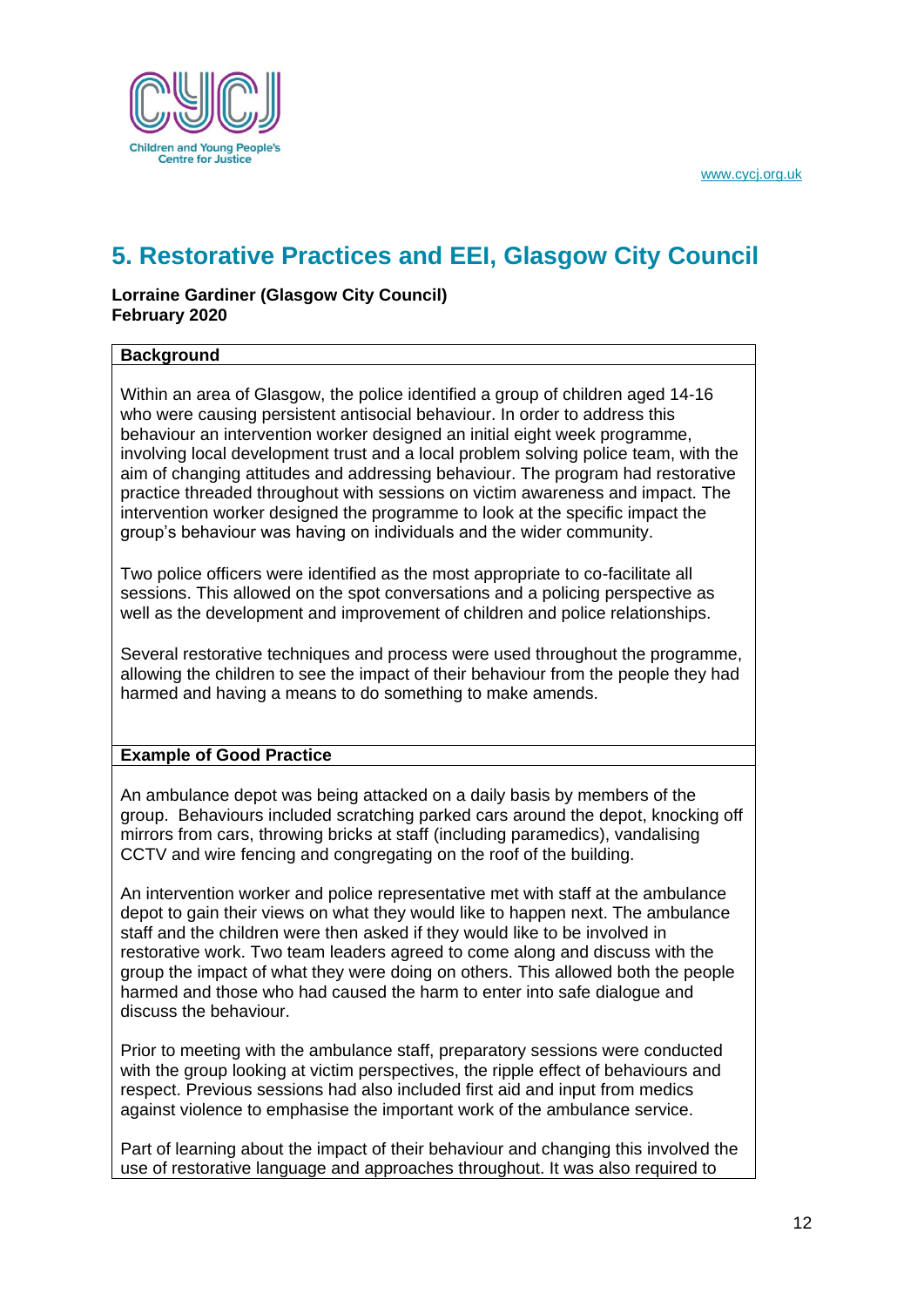

address behaviours that took place within the group throughout the programme. The police were vital in providing timely reporting of anything the group were involved in.

During the eight week programme another incident occurred, involving graffiti on a local pizza chain who were providing free pizzas to the group. Understandably, the manager was not happy that his premises had been vandalised. After discussion between the manager of the pizza chain and an intervention worker, and in agreement from the children involved, it was arranged for the graffiti removal team within Glasgow City Council to accompany the children and provide protective clothing for them to paint over the damage they had caused. Despite several of the group not being involved in the damage the whole group helped to remove the graffiti. A year later the walls are still graffiti free.

### **Benefits and Impact**

The ambulance staff discussed how they had been affected as individuals, including how they could no longer take their cars to work, and what the financial and emotional impact had been on them. A statement by a trainee paramedic who had been hit on the head by a brick by a group member was read out which detailed their wish to change their career as they felt unsafe. Information was also shared that an ambulance had to be taken off the road to be repaired following damage, preventing it from being available to potentially safe lives. This highlighted to the group the ripple effects of their behaviour. Throughout the session the group remained silent and respectful and they were witnessed to listen intensely to the impact their behaviour had on others and the wider community.

The ambulance staff asked that rather than an apology from the group, as a result of the restorative intervention, what they would like was for them to stop their behaviour and stay away from the ambulance depot. A follow up discussion between the intervention worker and ambulance staff a week later highlighted that there had not been a single incident at the ambulance depot since their input and they could not believe the impact that this had. They stated that staff were able to drive to work again and felt their vehicles were now safe. A further follow up a year later concluded there were still no further incidents, with ambulance staff expressing their amazement and gratitude.

All the sessions with a restorative approach allowed the children to see the negative impact of their behaviour on individuals and communities. It allowed this to be conveyed to them by the person or people harmed by their behaviour and benefitted all parties involved.

#### **What makes this work?**

Having the time and space to prepare both those who had caused the harm as well as those harmed supported the success of the programme. It allowed for barriers to be overcome, and attitudes to be tested and challenged in a safe environment. A restorative approach was embedded into the programme, dealing with incidents and behaviors when they happened and allowing it to be adaptable and responsive.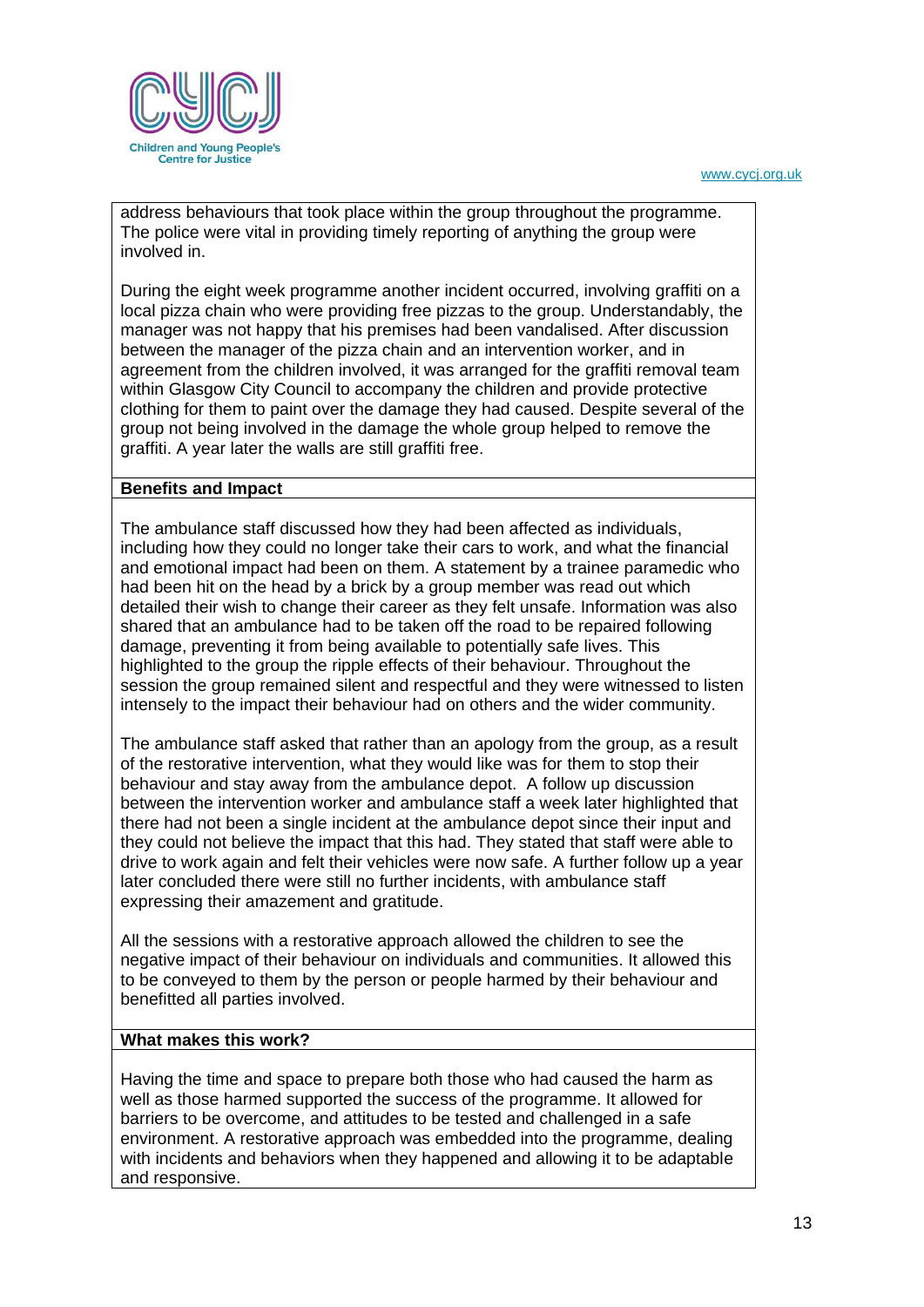

Intervention workers being able to establish strong working relationships with the children, including mutual respect, was vital for the success of the programme. This provided clear expectations from everyone involved and allowed for honest and open discussions throughout.

## **Challenges and Barriers**

The nature of the group meant that there was often behaviour challenges that needed to be addressed in every session both individually and collectively. The different personalities and needs of group members had to be met and managed, ensuring their wellbeing was the priority throughout. An ongoing challenge was the significant length of time taken to carry out the preparatory work with both the person/people who had caused harmed and those who had been harmed.

Additional challenges came from the attitudes of some police staff towards children involved in offending behaviour and in encouraging them to think restoratively. Work had to take place to support some police staff in how they interact with young people and have an understanding of the barriers the children face and the reasons behind behaviours. Many police officers changed their attitude to children in conflict with the law throughout the programme.

## **How could this be improved further?**

Extending the programme to further groups of children across the local authority area would allow more children to benefit from restorative approaches and potentially reduce offending behaviour. Furthermore, expansion of the project could ensure that more people harmed have a voice in the justice process and feel safer in their community.

### **What has been learnt?**

It is clear that the restorative approach to the work allowed for those who had been harmed to have their voices heard and views taken into consideration. This has resulted in improvement to situations following the harm for individuals and communities.

The programme has evidenced that focused intervention has the ability to not only benefit the person/people who have caused harm by reducing reoffending and offering support, but to also support those who have been harmed and the wider community.

Furthermore, the programme has highlighted that in order to carry out effective intervention, there is a requirement for time and space to complete preparatory work with all parties involved.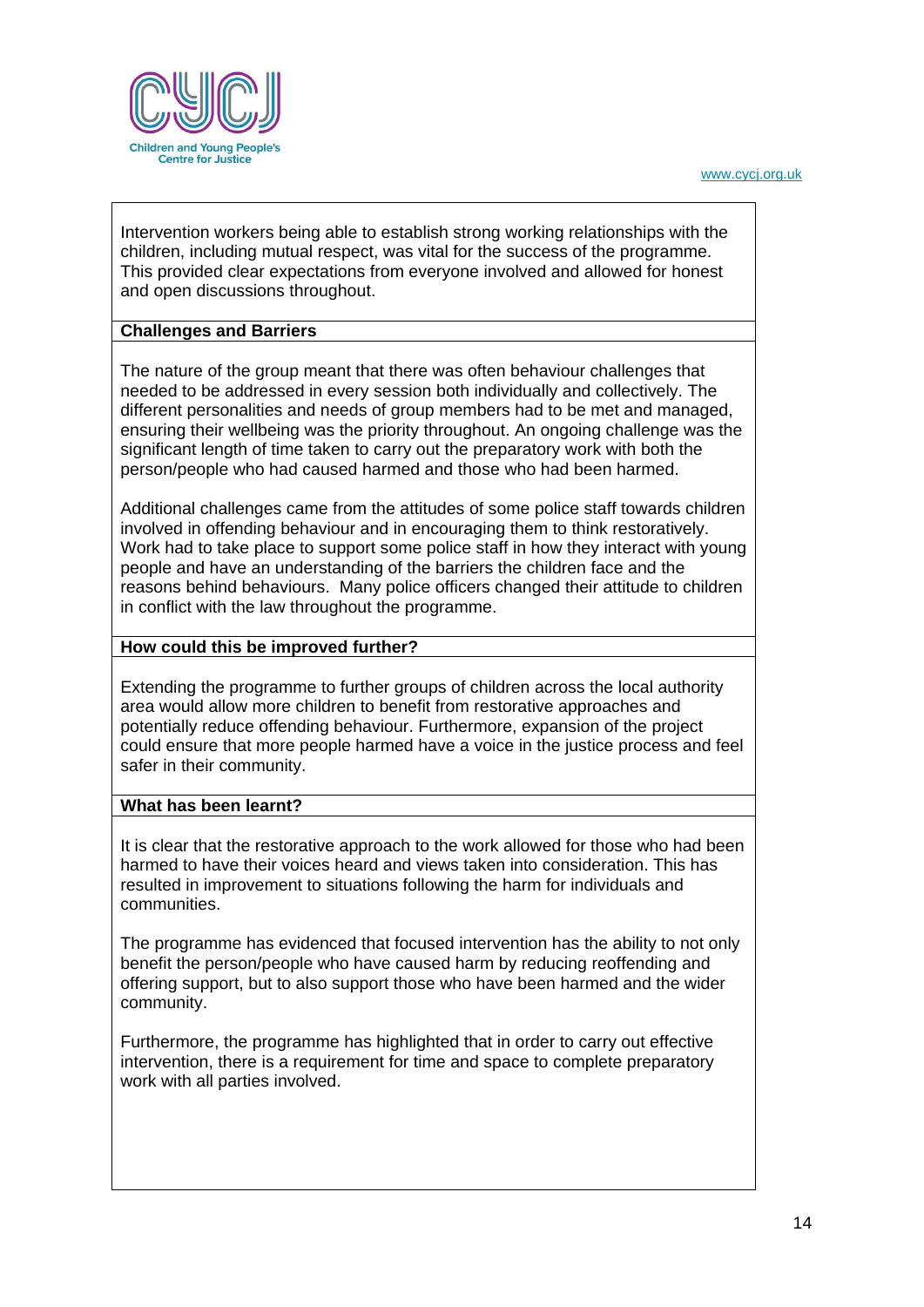

## **Further information**

This intervention worker and the police officers involved were awarded the Divisional Commander's Award from Greater Glasgow Division in respect of the 'Making a Difference' Category for the work carried out in this programme. This highlighted the great work that can be achieved in changing attitudes when a partnership approach is adopted.

[Click here](https://www.glasgow.gov.uk/eei) to visit the related website. Follow @GlasgowCC on Twitter.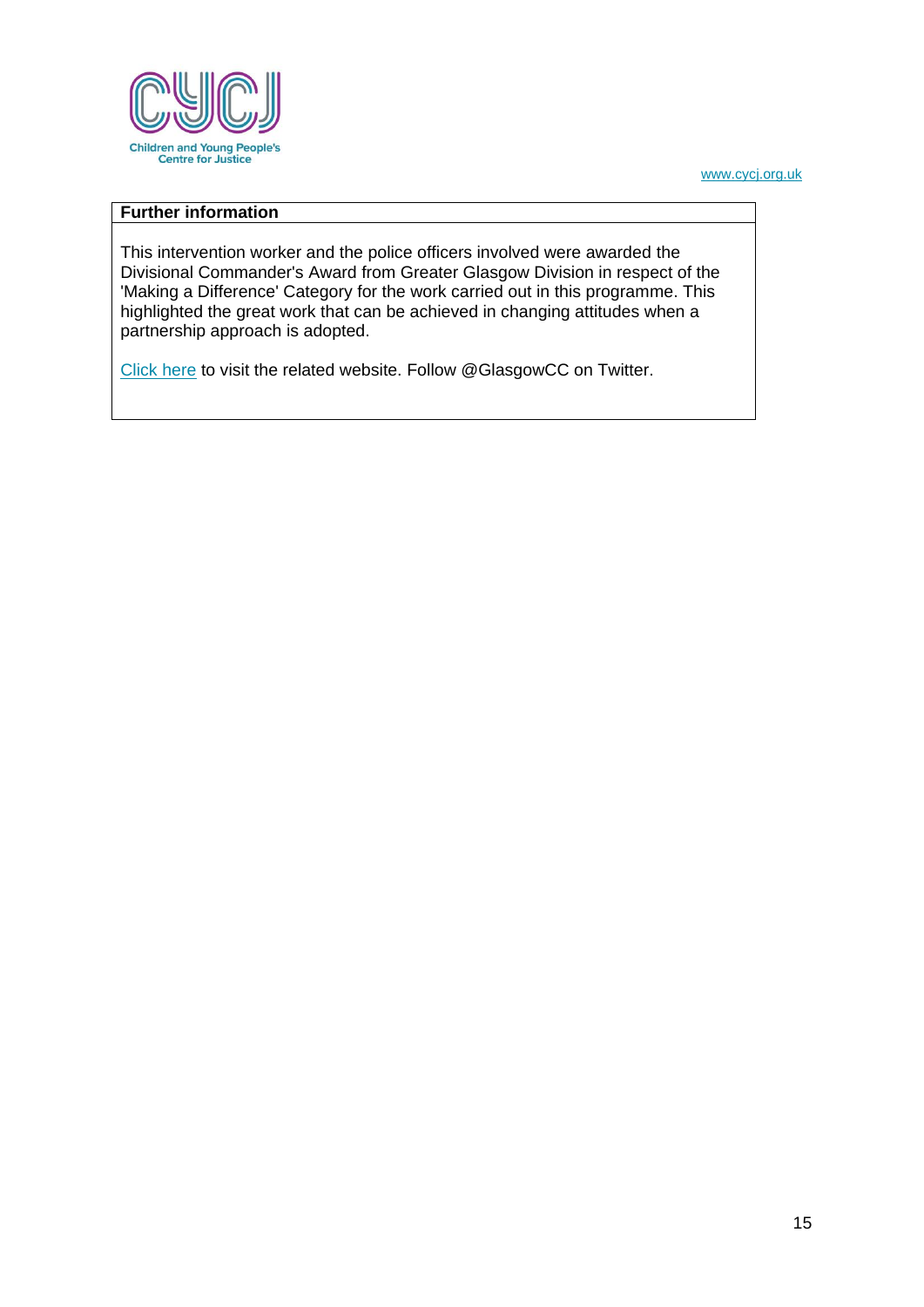

# <span id="page-16-0"></span>**6. Barnardo's Aberdeenshire Youth Initiative**

**BAYI September 2020**

## **Background**

Barnardo's Aberdeenshire Youth Initiative (BAYI) is a youth justice service commissioned by Aberdeenshire Council. We receive most of our referrals from the Youth Justice Management Unit and offer a service for young people living across Aberdeenshire. We also work alongside Social Work to assist assessment and offer specific early interventions for young people as part of the Whole System Approach (WSA).

## **Example of Good Practice**

A 14 year old boy was charged with a number of offences including theft and vandalism at a local primary school and referred by the Youth Justice Management Unit.

The case was approached using the Restorative Justice Principles of:

FACTS: what happened/incident details CONSEQUENCES: who/what was affected by the incident FUTURE: what can be done to repair any harm caused

Firstly a START-AV assessment was completed where the worker met with the child weekly within school. He engaged well and took full responsibility for his actions in the incident. He was also very insightful about how his actions had impacted on the school that was damaged. At this stage the worker explored with the boy the possibility of meeting with the primary school and allowing him to apologise directly for his actions. The boy was nervous about this, but keen to progress this route.

The worker made contact with the head teacher of the school and although she had not been in post at the time of the incident, there were staff in school that were present and recalled the impact of this. The head teacher was supportive of a Restorative Justice meeting taking place once information about the process was given and the purpose was explained. An appointment was made to attend a preparation session with school staff.

A face-to-face preparation session was carried out with the head teacher and deputy head teacher and this was followed up by two further sessions over the phone.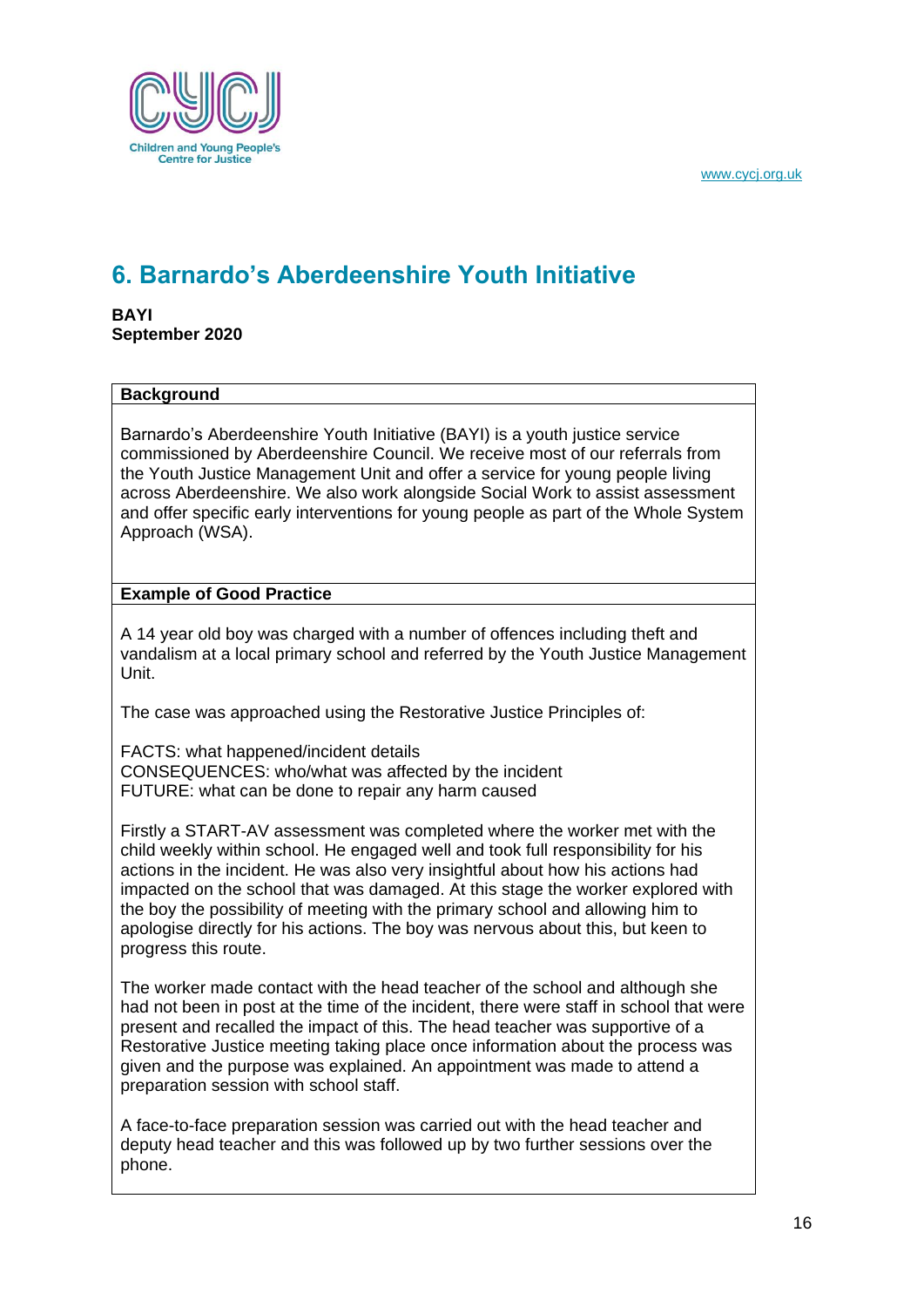

It was decided three teachers would attend the Restorative meeting, but they would have specific roles:

- The head teacher would speak about the financial impact the incident had on the school
- The deputy head would speak about the impact the child's actions had on the school routines
- A member of staff from the nursery would speak about the direct impact on the nursery children - and their difficulty in understanding "why big boys had broken some of their toys"

More in-depth preparation continued with the boy, with focus given to questions he might be asked and possible ways he may be able to make direct amends for his action. This piece of work took place after offence specific interventions had been successfully completed and the child was able to fully reflect on his behaviour. This work included the following themes:

- Attitudes to offending
- Offence analysis and patterns of behaviour linked to offending
- Discussions about emotional and mental wellbeing
- Impact of peer pressure
- Exploration of consequential thinking to promote better decision-making and choices
- Role of empathy, self-awareness and identity as means to increase confidence and resilience
- Understanding of own and family history
- Preventative individual strategies developed to minimise future risk
- Agreement of positive destination and goals

The restorative meeting took place within the primary school after the school day. Introductions were made with the school staff, offering kind words of encouragement to put the boy at ease.

The boy who had caused the harm opened the meeting with an apology for his action and went on to describe his involvement and how he had acted with others in the incident. The teachers then took it in turn to explain the impact on their different observations and roles, the impact on the children and the parents was also covered. Appropriate questions were asked and the boy was given the time and space to answer. The meeting naturally progressed to how amends could be made to the school. An agreement was reached that the boy would help the school move the nursery, later in the year, to a different part of the school to allow maintenance work to be carried out.

### **Benefits and Impact**

Restorative Justice allowed everyone impacted by an incident to be involved. It empowered the boy who wished to take responsibility for his actions, whilst providing a voice for those affected by these actions.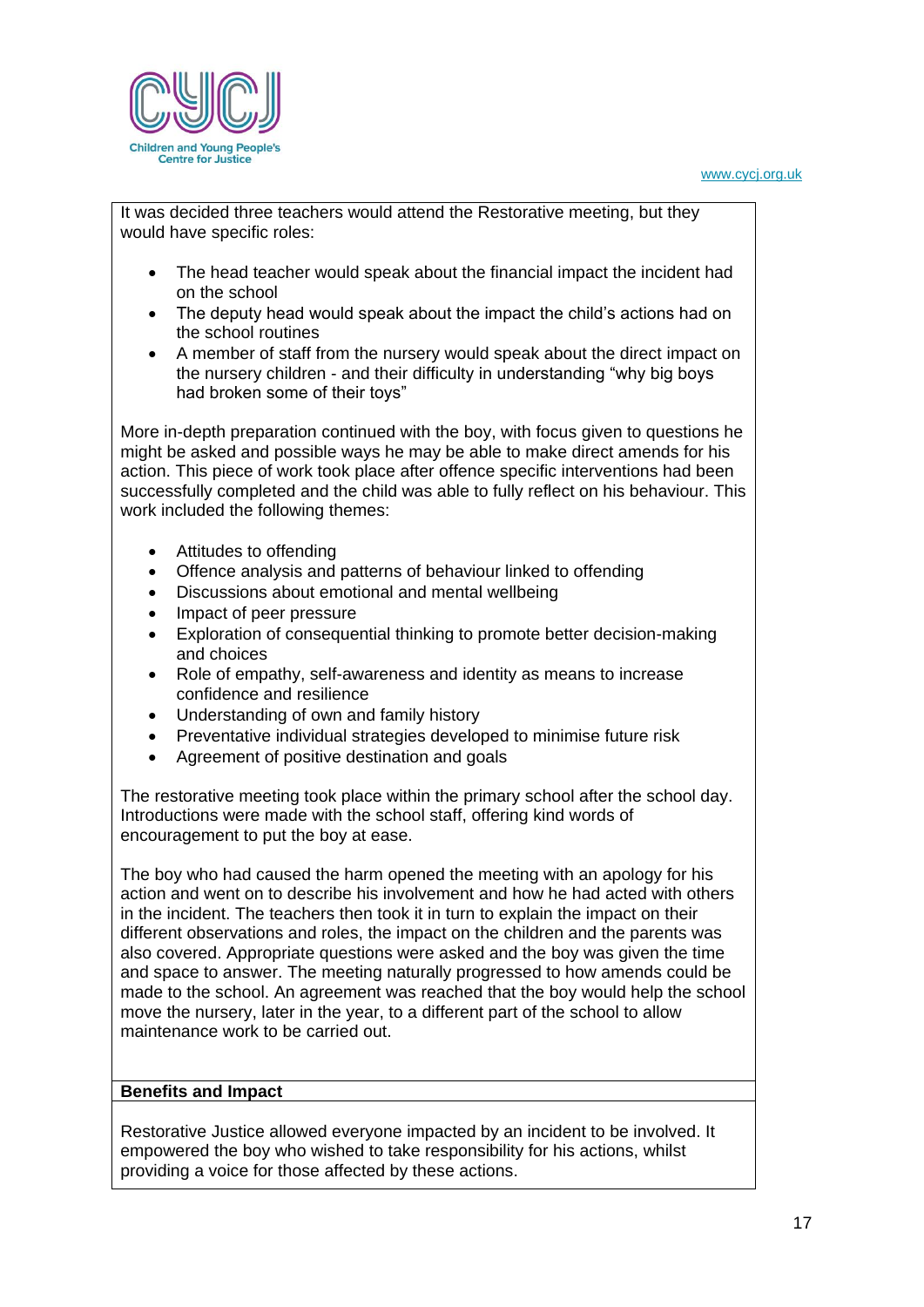It also enabled parties to be involved in a meaningful dialogue and work towards repairing harm, whilst allowing the person responsible to understand the impact of his actions.

## **What makes this work?**

The voluntary nature of Restorative Justice gives individuals a choice to be involved in a structured process, and everyone involved an opportunity to have their needs met.

## **Challenges and Barriers**

Identifying and contacting the person harmed can be a challenge. On this occasion, it was obvious who was harmed by the incident and already established communication between the schools allowed the worker to contact them and explore the option of a Restorative meeting. Both child and school have been receptive to this approach and followed through consistently with planned conversation. As a result, the meeting was conducted in a calm and respectful manner where all parties remained objective and were able to listen to each other. Emotive responses can divert from intended discussion points and contribute to meetings being less successful. There can also be challenges or barriers in relation to data protection and confidentiality when it is not possible/ inappropriate to make contact with the person harmed, due to circumstances and dynamics of the charge.

### **How could this be improved further?**

The Restorative Justice Process is just one of many interventions adopted by the BAYI Service. The interventions used are led by the needs of the individual child or young person. Access to person harmed details allowing the service to manage a full Restorative process would further improve the service and increase the number of restorative interventions it can offer.

### **What has been learnt?**

The child was given the opportunity to fully understand and appreciate how his actions had impacted on others: the time taken to report the incident, making the area safe after the incident, how many people were affected, how they were affected, the unnoticed damage, cost etc. The meeting made this more real and tangible for the child as opposed to more removed discussions with the worker only. It helped him understand something he believed to be a small action had affected a greater amount of people than he ever thought possible at the time of the incident. It is also believed that meeting school staff and building a relationship has helped the child reflect more on the impact of his actions and is likely to prevent a repeat. Also, being honest about his actions and showing willing to make repairs as a practical and not solely cognitive process is likely to have longer term positive impact on his choices and behaviour.